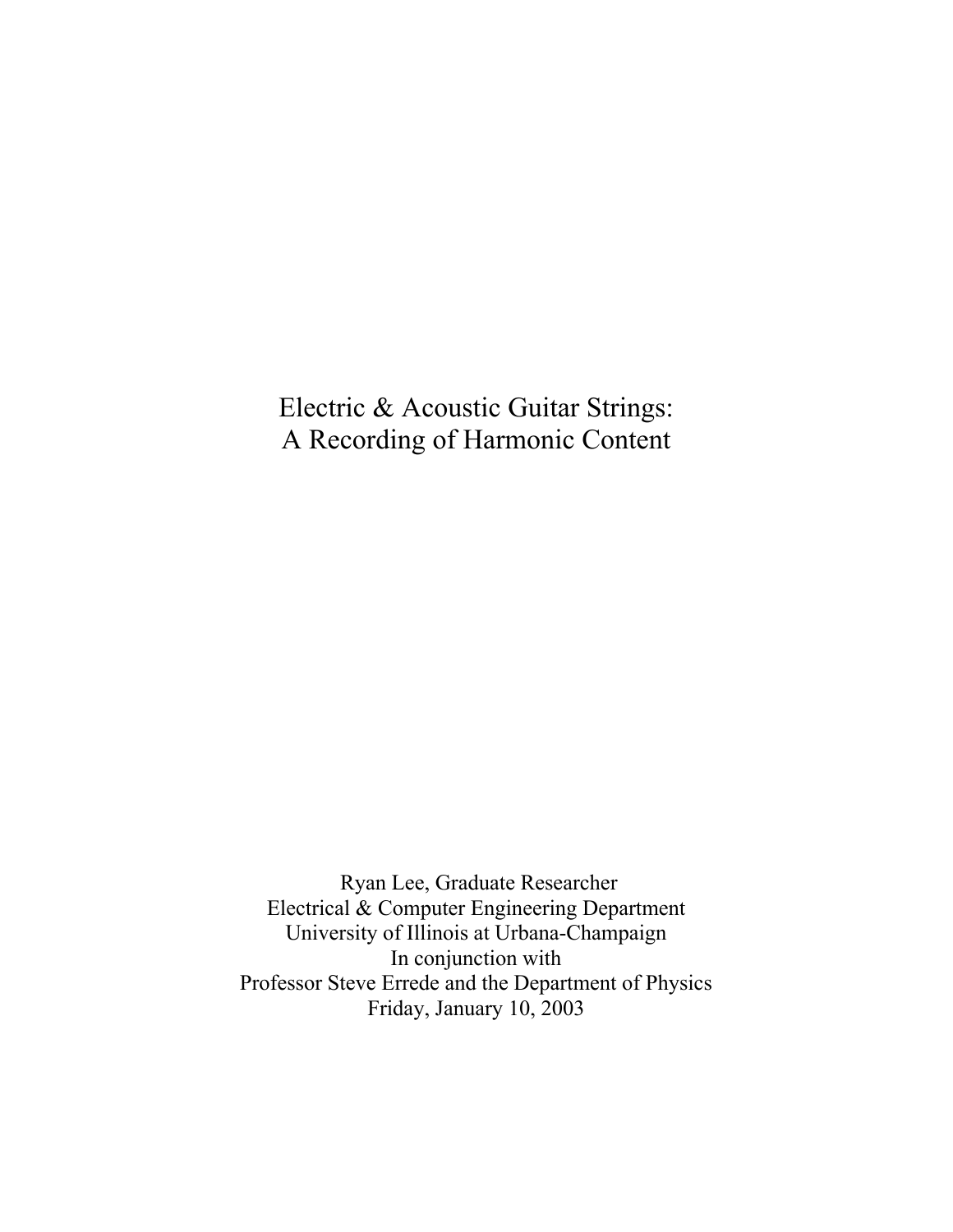### **Introduction**

The purpose of this study was to analyze the harmonic content and decay of different guitar strings. Testing was done in two parts: 80 electric guitar strings and 145 acoustic guitar strings. The goal was to obtain data for as many different brands, types, and gauges of strings as possible.

# **Testing**

Each string was tested only once, in brand new condition (unless otherwise noted). Once tuned properly, each string was plucked with a bare thumb in two different positions. For the electric guitar, the two positions were at the top of the bridge pickup and at the top of the neck pickup. For the acoustic guitar, the two positions were at the bottom of the sound hole and at the top of the sound hole.

The signal path for the recording of an electric guitar string was as follows: 1994 Gibson SG Standard to ¼" input on a Mark of the Unicorn (MOTU) 896 to a computer (via firewire). Steinberg's Cubase VST 5.0 was the software used to capture the .wav files.

The 1999 Taylor 410CE acoustic guitar was recorded in an anechoic chamber. A Bruel & Kjær 4145 condenser microphone was connected directly to a Sony TCD-D8 portable DAT recorder (via its B&K preamp, power supply, and cables). Recording format was mono, 48 kHz, and 16 bit.

#### **Data Entry/Preparation**

From the DAT recorder, the data was dumped to a PC via a Sony PCIF-5 interface that performs direct digital-to-digital transfer. Sony PcscanII (version 3.0) was the software used to capture the data and write .bin files.

Matlab was used to write a .wav file from these .bin files. I have included the code for rock.m in Appendix I that accomplishes this.

Once I had .wav files for each pluck of each string, I used Steinberg's Wavelab v4.0 to generate color graphics of the pluck's harmonic decay with time. These graphics are included in Appendix II and Appendix III for electric and acoustic guitar strings respectively. Figure 1 shows an example of a Martin 80/20 Bronze SP wound string's decay.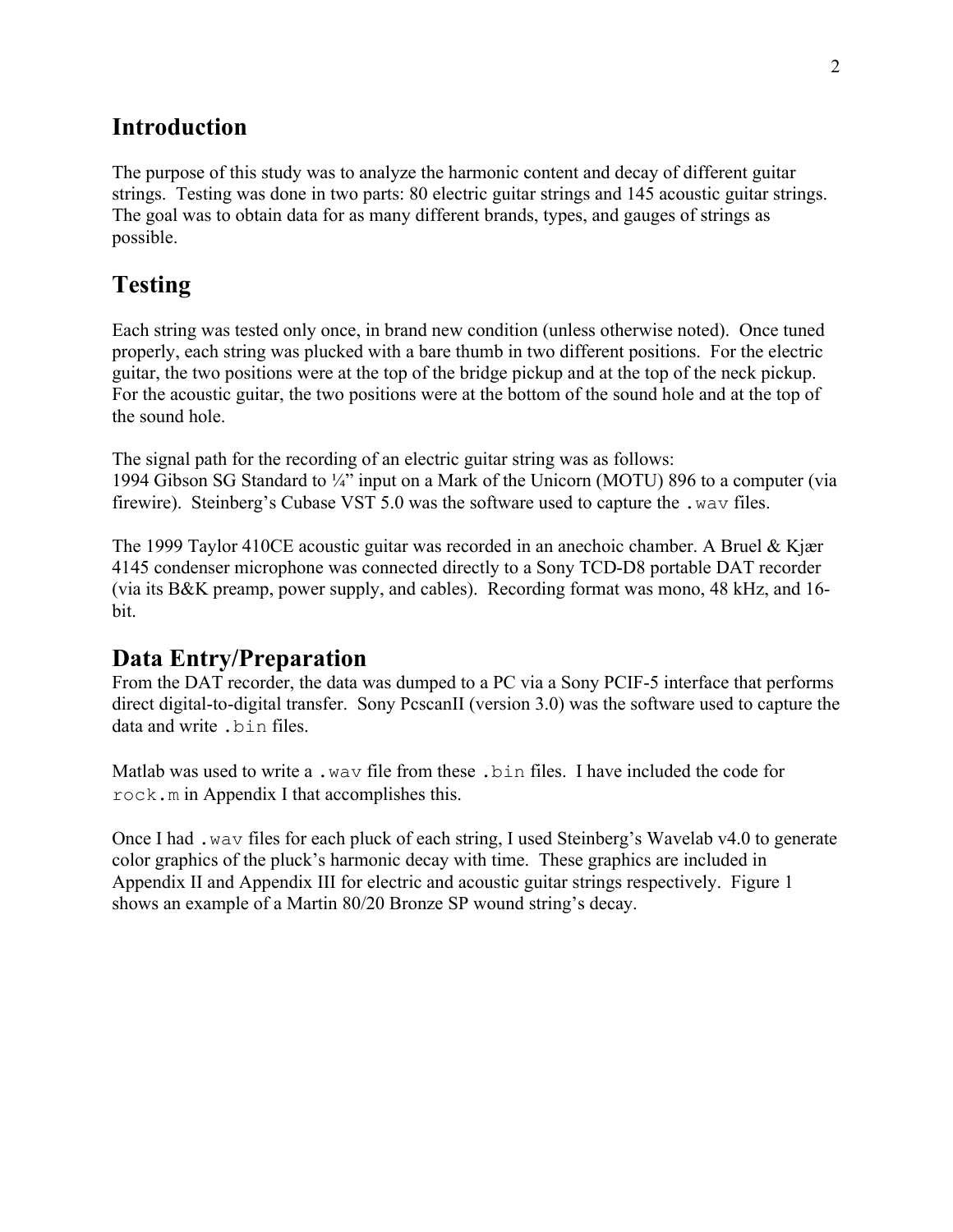

**Figure 1 – String's Amplitude versus Frequency and Time**

As you can see by following the frequency axis on the lower/left side of the graph, the fundamental is at about 147 Hz, a D-string on a guitar tuned to standard tuning. The second harmonic is in yellow and can be seen to decay as a function of time. The time axis is on the lower right hand side of the figure. Apparently, higher-order harmonics decay more rapidly than lower-order harmonics.

There are some interesting charts. Going into this project, I assumed that all higher-order harmonics would have to have a lower amplitude than the fundamental. This is not necessarily the case, as can be seen in Figure 2 below.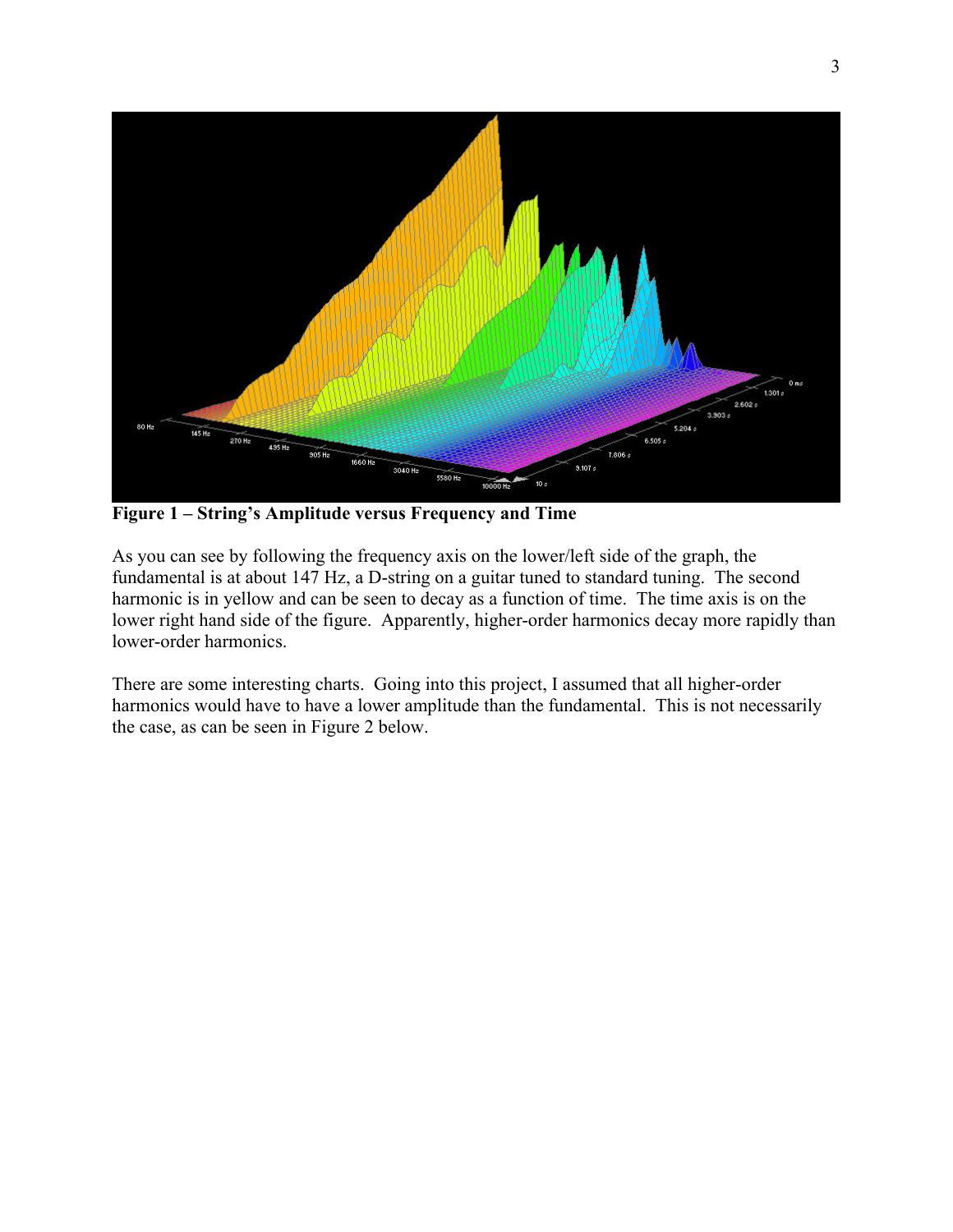

**Figure 2 – Dean Markley Phosphor Bronze Acoustic Low E-String, Bridge Position**

I also assumed that the fundamental would have to continue oscillating in order for any of the other higher-order harmonics to be in the frequency spectrum. This is not the case either as can be seen in Figure 3.



**Figure 3 - Dean Markley Phosphor Bronze Acoustic A-String, Neck Position**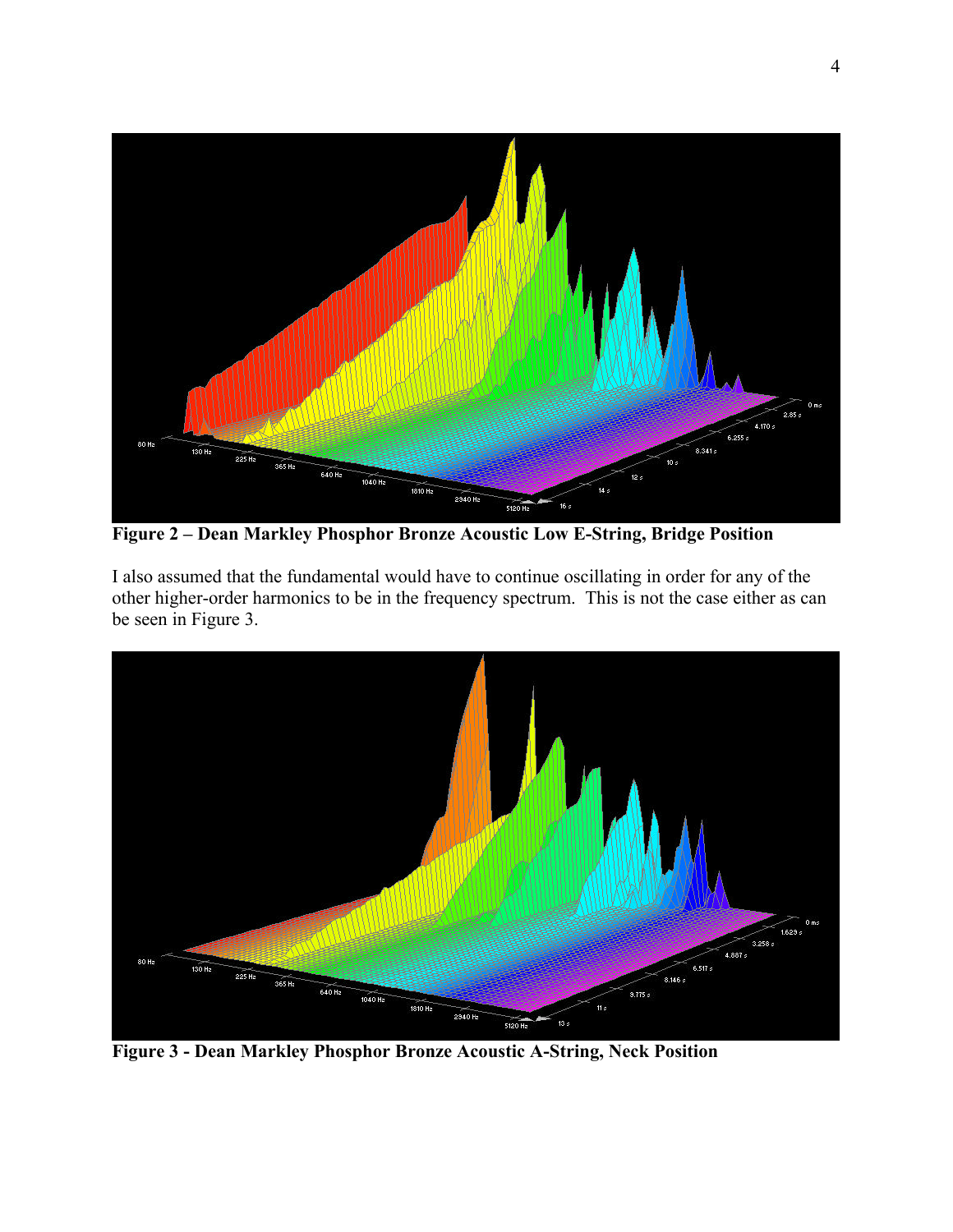# **Data Processing**

Using the .wav files for each pluck, I wrote a Matlab function called harmonic ratios (also included in Appendix I). This function takes a .wav file and, given what note is being plucked, generates 4 different Fast Fourier Transforms (FFTs) over the course of the first 5.46 seconds of the vibration of the string.

By FFT, I mean that the program generates the value of each higher-order harmonic *relative to the fundamental frequency's content* in percent. Therefore, the fundamental's content for the first FFT will always be normalized to 100. These numbers can be seen in Figure 4 and correspond to the peak value of a harmonic's representation in the Fourier spectrum. The units correspond to pressure and voltage, not to decibels.

| <b>Brand</b> | <b>Type</b> | Gauge |   | <b>Harmonic</b> | 0 <sub>to</sub><br>1.37 <sub>S</sub> | $1.36$ to<br>2.73s | $2.73$ to<br>4.10s | 4.10 to<br>5.46s |
|--------------|-------------|-------|---|-----------------|--------------------------------------|--------------------|--------------------|------------------|
| D'addario    |             |       |   |                 |                                      |                    |                    |                  |
|              | <b>BPL</b>  | 0.012 | E | ٠               | 100                                  | 26.451             | 11.965             | 6.318            |
|              |             |       |   | 2               | 15.410                               | 3.226              | 2.182              | 1.063            |
|              |             |       |   | 3               | 34.176                               | 4.455              | 0.705              | 0.382            |
|              |             |       |   | 4               | 30.552                               | 4.706              | 0.402              | 0.162            |
|              |             |       |   | 5               | 9.196                                | 0.426              | 0.079              | 0.029            |
|              |             |       |   | 6               | 3.193                                | 0.511              | 0.076              | 0.022            |
|              |             |       |   | 7               | 8.191                                | 0.794              | 0.070              | 0.008            |
|              |             |       |   | 8               | 2.902                                | 0.334              | 0.018              | 0.006            |
|              |             |       |   | 9               | 6.382                                | 0.494              | 0.037              | 0.008            |
|              |             |       |   | 10              | 4.055                                | 0.497              | 0.041              | 0.005            |

**Figure 4 – Matlab-generated numbers as a percentage of the fundamental**

There are 4 FFTs for each pluck. Each FFT covers 1.37 seconds  $(2^{\wedge}16$  samples at 48 kHz) in the time domain. I could have calculated many more FFTs for each string, as the sustain often carried on for 20 seconds or more. These initial 4 FFTs, however, cover 5.46 seconds and do a good job of showing the decay of the initial transient. For data after the 5.46 second mark, please see the 3-dimensional graphs in Appendices II and III.

## **Possible Sources of Error**

As with any empirical results, there are always sources of error. The first red flag that I saw in performing the testing was from looking at the .wav files of the acoustic guitar strings that were recorded in the anechoic chamber. The DAT recorded had been in the chamber with me, and it made noise that came through on tape. Before  $\text{rock}$ , m (Matlab code referenced earlier and included in Appendix I) writes a .wav file, it cleans out this noise and zeroes out frequency content that is below that of the fundamental note being analyzed.

An aside is that these strings were tested in brand-new condition (unless otherwise noted). I did not perform any tests to obtain or predict the performance of a string after days or weeks of playing. This type of test might prove to be more useful than my project, but would take a lot longer to complete.